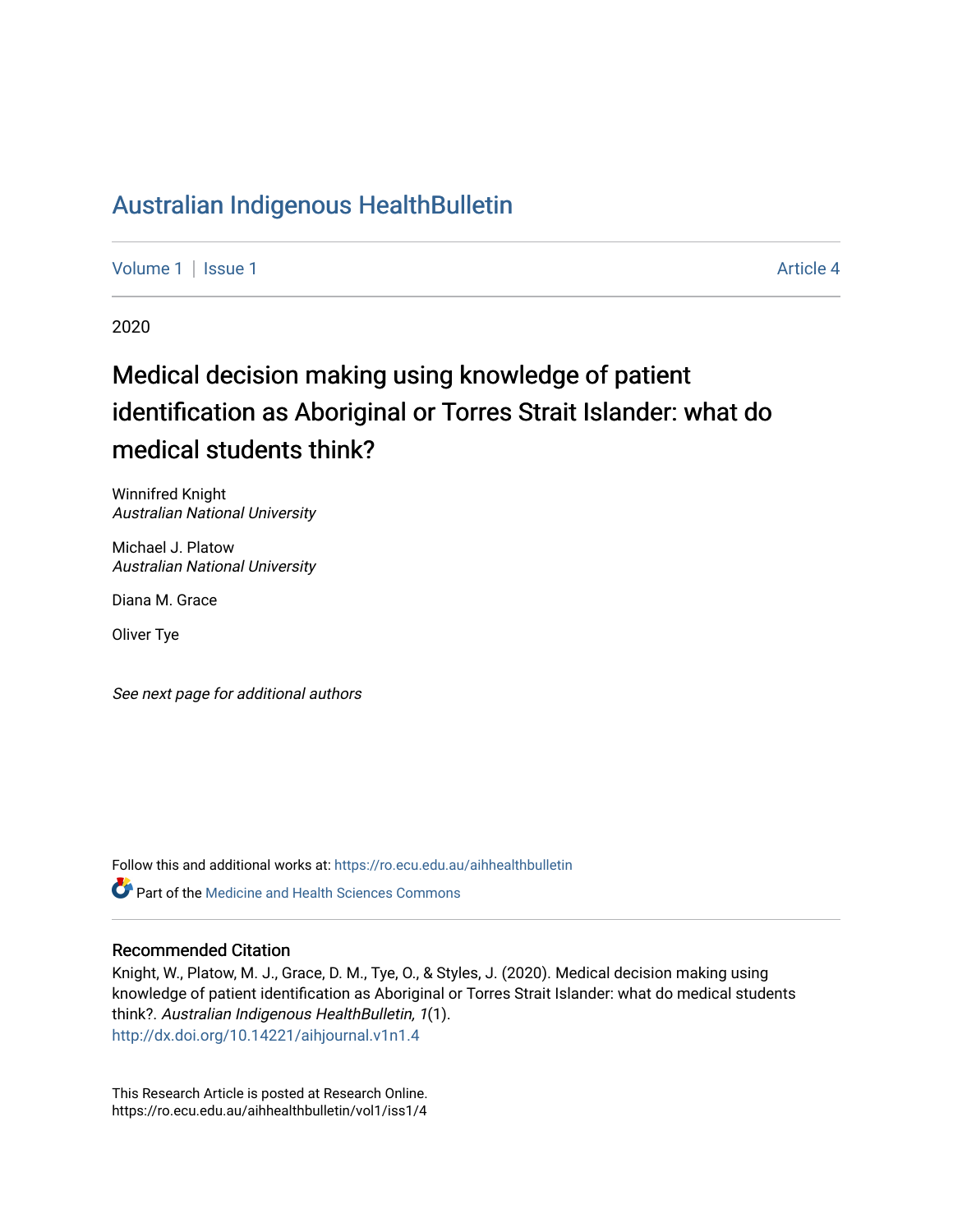# Medical decision making using knowledge of patient identification as Aboriginal or Torres Strait Islander: what do medical students think?

#### Acknowledgements

This research was supported, in part, by an ARC Discover Grant (Project ID: DP160101157). Ethical permission to conduct this research was provided by the ANU Human Research Ethics Committee (Protocol 2019/194) following consultation with representatives from the National Aboriginal Community Controlled Health Organisation. We would like to thank Stewart Sutherland for his contribution to this work.

#### Authors

Winnifred Knight, Michael J. Platow, Diana M. Grace, Oliver Tye, and Jess Styles

This research article is available in Australian Indigenous HealthBulletin: [https://ro.ecu.edu.au/aihhealthbulletin/vol1/](https://ro.ecu.edu.au/aihhealthbulletin/vol1/iss1/4) [iss1/4](https://ro.ecu.edu.au/aihhealthbulletin/vol1/iss1/4)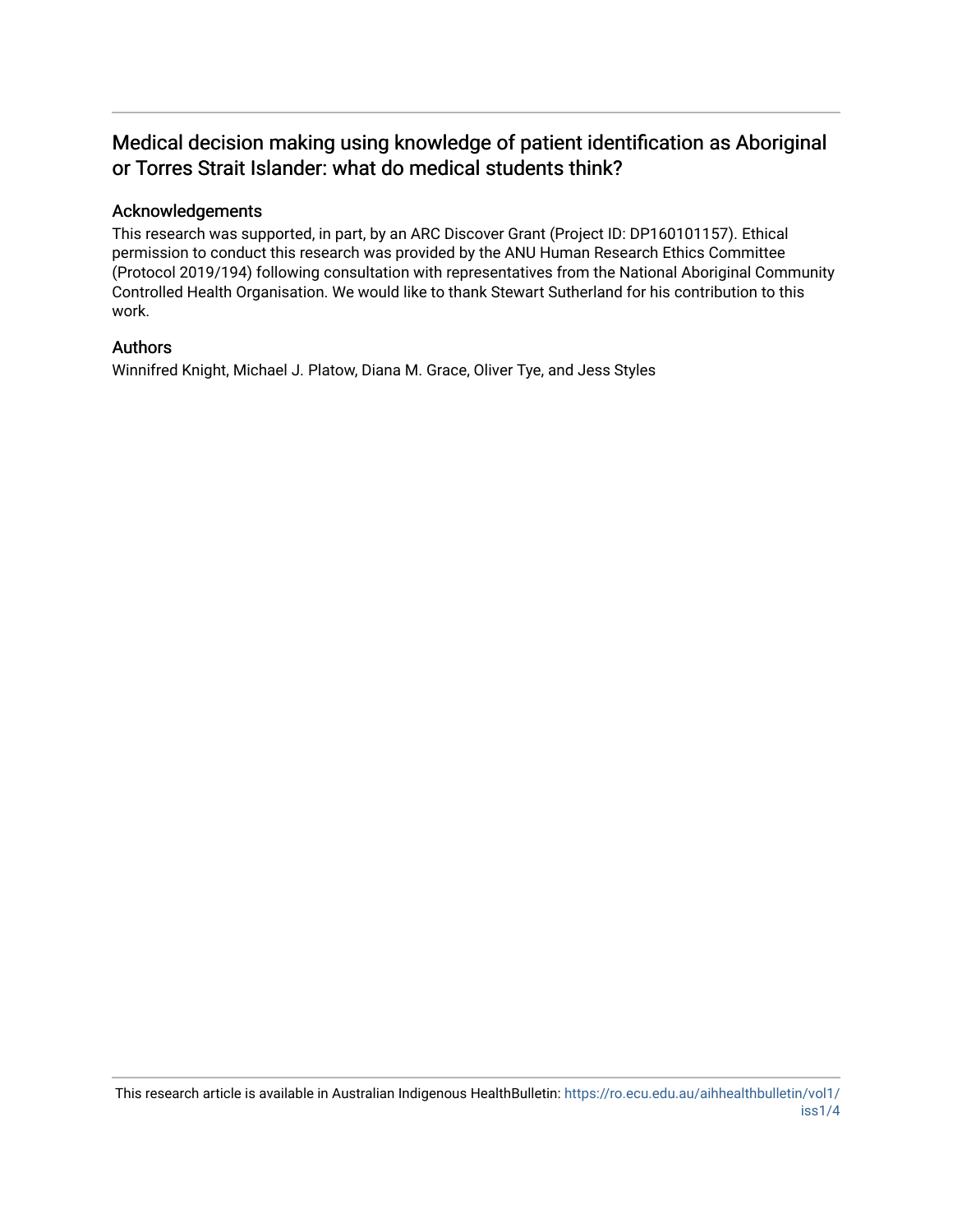#### **Introduction**

Aboriginal and Torres Strait Islander (Indigenous) people continue to have worse health outcomes than non-Indigenous Australians (Australian Institute of Health and Welfare, 2017a). Indigenous people experience high levels of racism, with few not being the direct target (Ferdinand, Paradies & Kelaher, 2013), and the associated detrimental impact on physical and mental health is well documented (e.g., Ben, Cormack, Harris & Paradies, 2017; Paradies & Cunningham, 2012). Indeed, the white history of Australia is defined by dispossession and genocide (Grace & Platow, 2017), with enduring effects on government policies.

In 2008, the Council of Australian Governments (COAG) committed to rectifying inequalities through the Closing the Gap Initiative (AIHW, 2017a). This initiative has recently been reviewed and updated with greater emphasis on partnerships (Commonwealth of Australia, 2020) to enhance Indigenous involvement in decision-making processes (cf., Peate, Platow & Eggins, 2008). The National Aboriginal and Torres Strait Islander Health Plan is an evidencebased policy framework developed in conjunction with Closing the Gap to guide improvements specifically in health (Department of Health, 2018a). In addition to this framework, the 'Implementation Plan for the National Aboriginal and Torres Strait Islander Health Plan 2013-2023' was developed to list the specific actions and plans that the government is taking to achieve necessary health targets (Department of Health, 2018b).

Ensuring that all patients are asked the question, "are you [is the person] of Aboriginal and/or Torres Strait Islander origin?" is crucial in collecting data pertaining to Indigenous health (AIHW, 2017b). Not only is doing so an ACT Health policy (ACT Government, 2019) but the Australian national Best Practice Guidelines state that all health practitioners should ask it of every patient (AIHW, 2017b). Indeed, all patients have a right to identify as Indigenous without practitioners making assumptions about their status. Moreover, most Indigenous patients wish to identify, provided the question is asked appropriately (Scotney, Guthrie, Lokuge & Kelly, 2010) and asking the question positively contributes to culturally appropriate healthcare (Scotney et al., 2010).

Asking this question is also of medical benefit to patients. Indigenous patients have access to specific health services, such as annual Medicare Health Assessments (MBS 715), immunisation schemes and opportunities to engage an Aboriginal health worker (AIHW, 2017a). Another health benefit, the PBS Closing the Gap co-payment, provides prescription medications free of charge with a healthcare card (or discounted without) for Indigenous patients who have (or are at risk of) a chronic disease (AIHW, 2017a).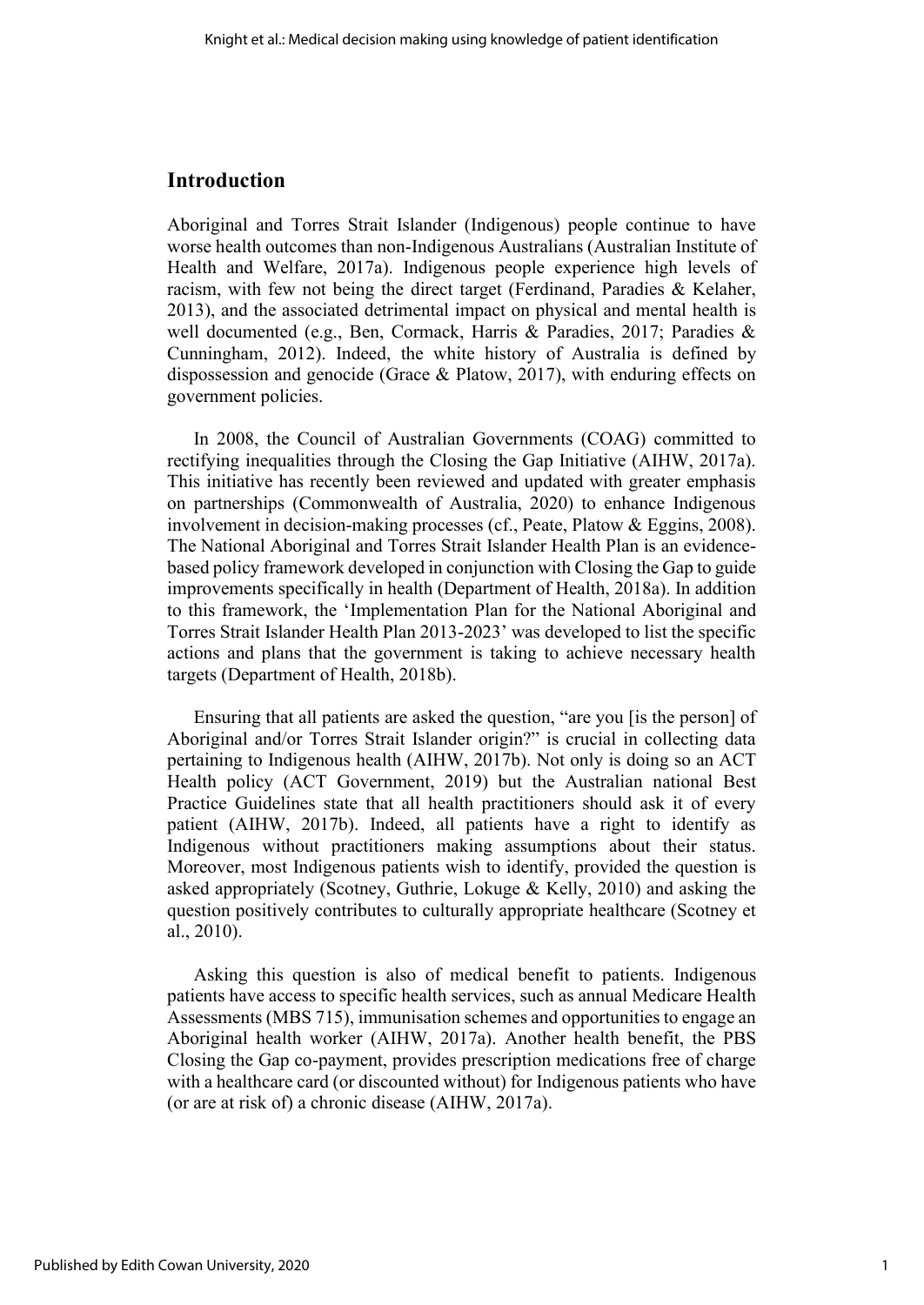If practitioners are required to ask all patients if they identify as Indigenous, it is important they understand how to incorporate that information into their clinical care. The Royal Australian College of General Practitioners (RACGP) developed 'The Five Steps' resource outlining actions that general practitioners should take to deliver appropriate healthcare for Indigenous patients (RACGP, 2019) including the use of "appropriate clinical guidelines" (p. 5). One of these guidelines outlines specific preventative health measures that should be taken for patients who identify as Indigenous (NACCHO & RACGP, 2018). For example, the guide recommends that Indigenous adults over 18 years of age should be screened annually for type 2 diabetes as part of a MBS 715. In contrast, the RACGP does not recommend screening non-Indigenous Australians until age 40, and then only once every three years (RACGP, 2018). The other guidelines listed by 'The Five Steps' are for the national management of certain diseases (e.g., rheumatic heart disease), and contain specific sections that address how these diseases can be best managed in Indigenous patients (RACGP, 2019). Thus, knowing that someone identifies as Indigenous can benefit health outcomes, as practitioners can be guided by policy-based directions to best prevent and manage illness in Indigenous patients.

In contrast to these detailed guidelines, it is not apparent whether knowing that a patient identifies as Indigenous can be used in clinical *reasoning* to inform medical diagnoses. Fortunately, guidelines outlining diagnostic strategies for Indigenous patients are being developed. 'The Implementation Plan for National Aboriginal and Torres Strait Islander Health Plan 2013-2023', for example, outlines standards for diagnosis, treatment and rehabilitation (Department of Health, 2018a). When implemented, these will sit alongside the existing guidelines recommended by the RACGP.

Development of these guidelines offers clear benefits for patients, but also has the potential to cause harm. Knowing that a patient is Indigenous allows practitioners to acknowledge social determinants of health that may increase risk of illness (e.g., reduced access to education or housing) (Marmot, 2011), as well as recognising that some diseases (e.g., type 2 diabetes, Diabetes Australia, 2019) have a higher incidence among Indigenous patients. However, relying on status to guide a diagnosis may ignore the individual needs of the patient, create group-based stereotypes (Bond, 2005) and contribute to the ongoing discrimination that Indigenous patients face in the healthcare system (AIDA, 2013).

In light of these perspectives, it is worthwhile investigating attitudes of health professionals and those still in professional training with regard to using Indigenous status when making a diagnosis. Attitudes have the potential to predict behaviours (Armitage & Christian, 2003), so understanding attitudes may indicate how well guidelines will be received and implemented in the healthcare industry. Indeed, claims of implicit bias in medical decision making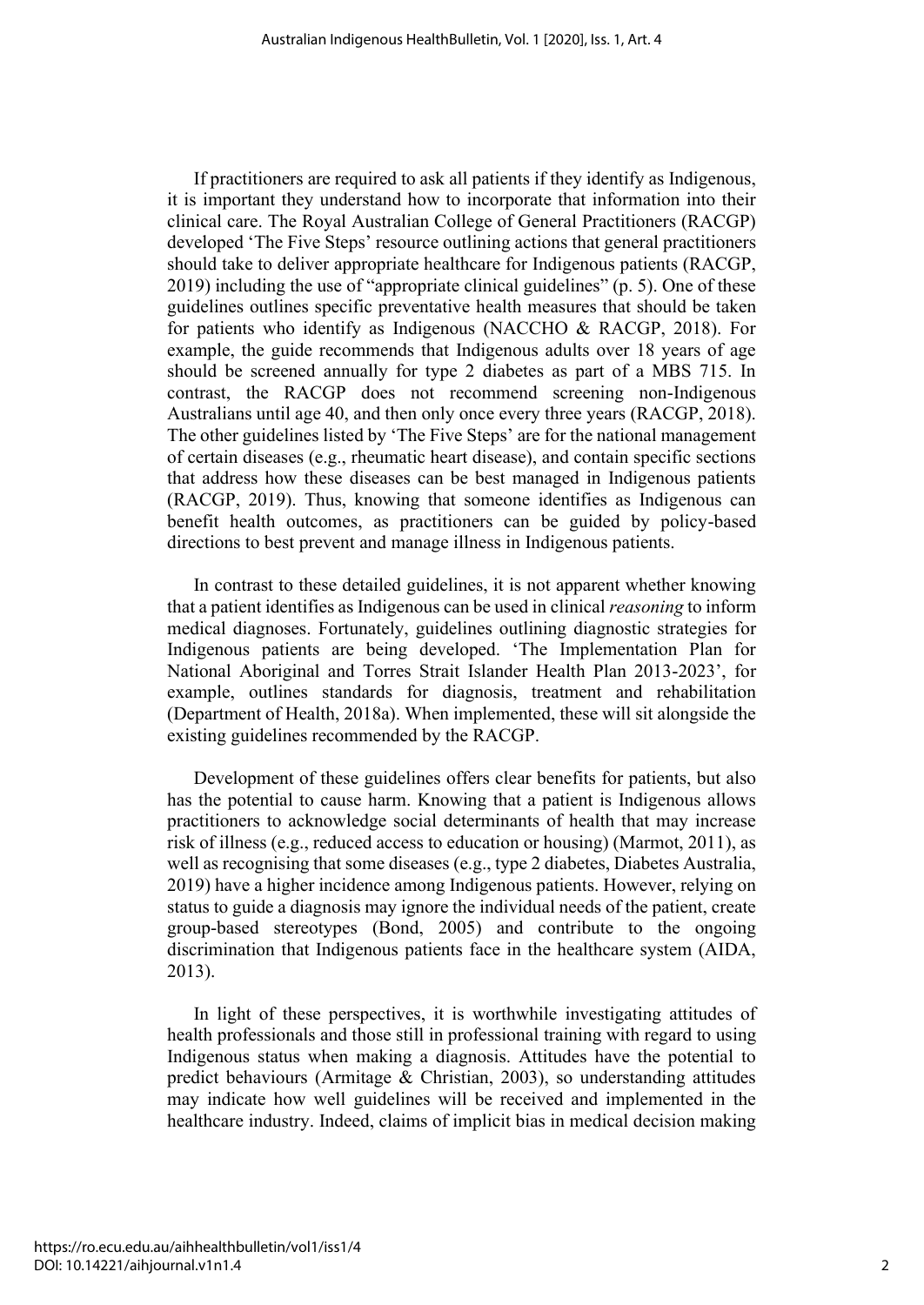among clinicians are plentiful (Cormack, Harris, Stanley, Lacey, Jones, & Curtis, 2018; Ewen & Hollinsworth, 2016; Smedley, Stith & Nelson, 2003), although the evidence of actual bias is mixed (Cormack et al., 2013). Moreover, while numerous researchers and practitioners have highlighted the importance of using Indigenous status in medical decision-making (Cormack et al., 2018; Ewen & Hollinsworth, 2016; Harris, Cormack, Stanley, Curtis, Jones, & Lacey, 2018; Smedley et al., 2003), research is yet to be conducted on precisely their attitudes about *how* this should be used. Hence, the potential for biases to have negative consequences for decision-making remains, highlighting the need for research examining these decision-making processes.

#### **Current Research**

The aim of the current research was to understand what medical students think about using knowledge of Indigenous status to make medical decisions. Medical students are an important group to study, not only because they will soon be practicing doctors who will need to adopt relevant health guidelines, but also because they are an essential group to target for any educational interventions. We currently asked students to evaluate the actions and decisions of a doctor after reading a supposed clinical encounter with an Aboriginal patient. The doctor made two different decisions based on the knowledge that the patient identified as Aboriginal. First, the doctor considered the relevance of the patient's Aboriginal status in forming a diagnosis of diabetes. Next, the doctor decided to register – or not register – the patient for the Closing the Gap PBS co-payment.

We hypothesised that medical students would evaluate the actions of a doctor who did *not* provide a patient access to the Closing the Gap PBS copayment more negatively than a doctor who did. In contrast, we were unsure about how students would respond to a doctor's use or non-use of Aboriginal status when forming a diagnosis. Given the lack of guidelines on diagnostic procedures for Indigenous patients that students can refer to, this element of the research remained exploratory.

## **Method**

#### **Participants and design**

Ninety-two first-year and 86 second-year medical students at the Australian National University (ANU) who were enrolled in The Doctor of Medicine and Surgery voluntarily participated in the study. There were 94 females, 83 males, and one participant who did not identify as male or female. Ages ranged from 21 to 42 (median age = 24). Two participants identified as Indigenous and 30 students did not have English as their first language.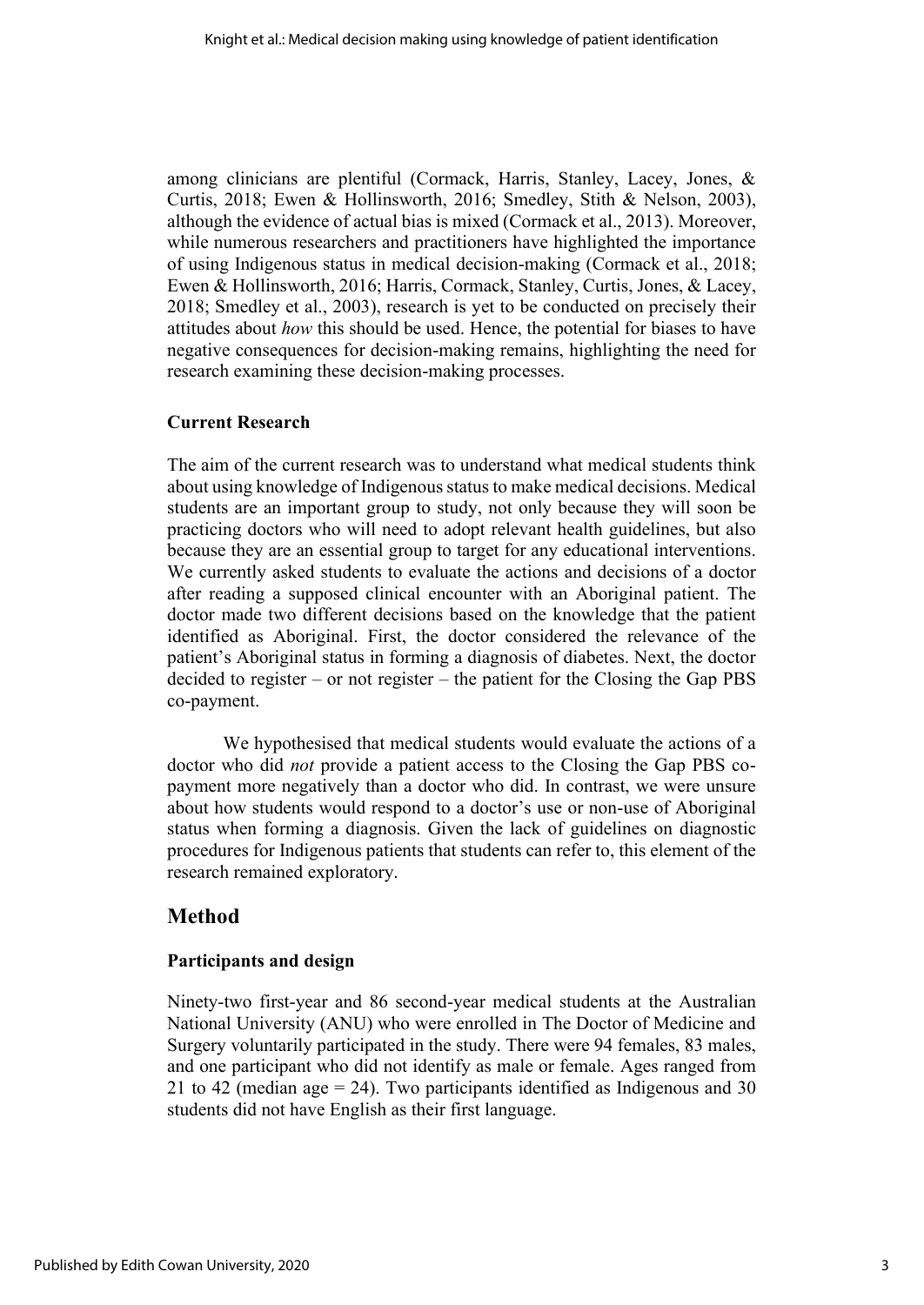Participants were randomly assigned to one of the four experimental, between participants conditions outlined in Table 1. Participants' responses were anonymous, and choice of participation had no bearing on their grades. No incentives were offered.

#### **Procedure**

Participants completed a pen-and-paper questionnaire distributed at the end of a teaching session. Before starting, all participants were told the study was interested in students' views of a doctor's actions in a medical consultation. Participants were asked to read and sign consent forms.

The first page of the questionnaire simulated a new-patient form concerning a 28-year-old female patient who identified as Aboriginal. The next page contained a mock digital screen capture of the doctor's medical notes supposedly recording the symptoms and signs of the patient, along with a suspected diagnosis of diabetes. The new-patient form and notes were identical for all questionnaires, except for the last paragraph of the doctor's notes which differed under the four experimental conditions (Table 1 presents the exact wording used).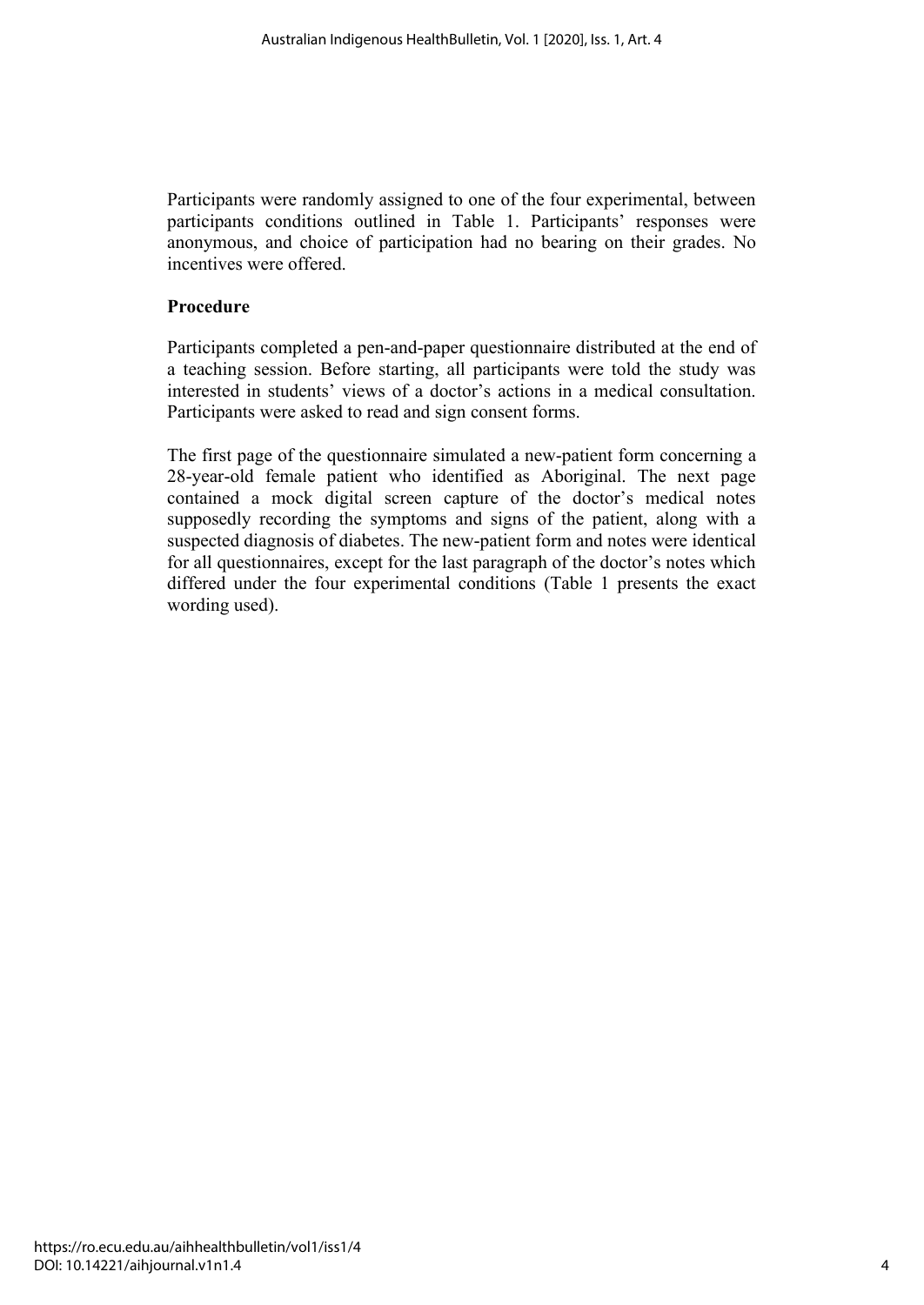|                                                                                     |     | Did the doctor consider the Aboriginal identity of the patient                                                                                                                                                                                       |                                                                                                                                                                                                                                                                                |
|-------------------------------------------------------------------------------------|-----|------------------------------------------------------------------------------------------------------------------------------------------------------------------------------------------------------------------------------------------------------|--------------------------------------------------------------------------------------------------------------------------------------------------------------------------------------------------------------------------------------------------------------------------------|
|                                                                                     |     | when forming a diagnosis?                                                                                                                                                                                                                            |                                                                                                                                                                                                                                                                                |
|                                                                                     |     | Yes                                                                                                                                                                                                                                                  | No                                                                                                                                                                                                                                                                             |
| Did the doctor<br>register the<br>patient for<br>Closing the Gap<br>PBS co-payment? | Yes | "Patient identifies as<br>Aboriginal. I have used the<br>information about<br>Aboriginal identification in<br>forming my suspected<br>diagnosis of diabetes. I have<br>decided to register the pt for<br>the Closing the Gap PBS co-<br>payment."    | "Patient identifies as<br>Aboriginal. However, I do not<br>consider information about<br>Aboriginal identification to be<br>relevant in forming my<br>suspected diagnosis of<br>diabetes. I have decided to<br>register the pt for the Closing<br>the Gap PBS co-payment."     |
|                                                                                     | No  | "Patient identifies as<br>Aboriginal. I have used the<br>information about<br>Aboriginal identification in<br>forming my suspected<br>diagnosis of diabetes. I have<br>decided not to register the pt<br>for the Closing the Gap PBS<br>co-payment." | "Patient identifies as<br>Aboriginal. However, I do not<br>consider information about<br>Aboriginal identification to be<br>relevant in forming my<br>suspected diagnosis of<br>diabetes. I have decided not to<br>register the pt for the Closing<br>the Gap PBS co-payment." |

#### **Table 1. The four between participants experimental conditions used in the current research, along with the text used to manipulate the variables.**

Diabetes was intentionally chosen as the medical condition for the first independent variable given its high prevalence in Indigenous populations (Diabetes Australia, 2019). Medical students (particularly those in second year) have knowledge of this and the associated health determinants. It was expected that students would view a doctor making a diagnosis with limited clinical information (as in the questionnaire) to be more legitimate if the condition was common in Indigenous groups than if it was not.

Following the presentation of the doctor's notes, participants evaluated the doctor's actions on 20 descriptive word items, based on previous similar research (Howard, McArthur, Platow, Grace, Van Rooy, & Augoustinos, 2019; Lee, Platow, Augoustinos, Van Rooy, Spears, & Bar Tal, 2019). These words focused on perceptions of professionalism (professional, thorough, safe, competent, valid, accurate, reasonable, logical, appropriate, good) and prejudice (fair, harmful, wrong, biased, misguided, unjustified, prejudiced, stereotyping, racist, offensive). Participants responded to each item on a 7-point Likert scale (1= "strongly disagree" to  $7 =$  "strongly agree").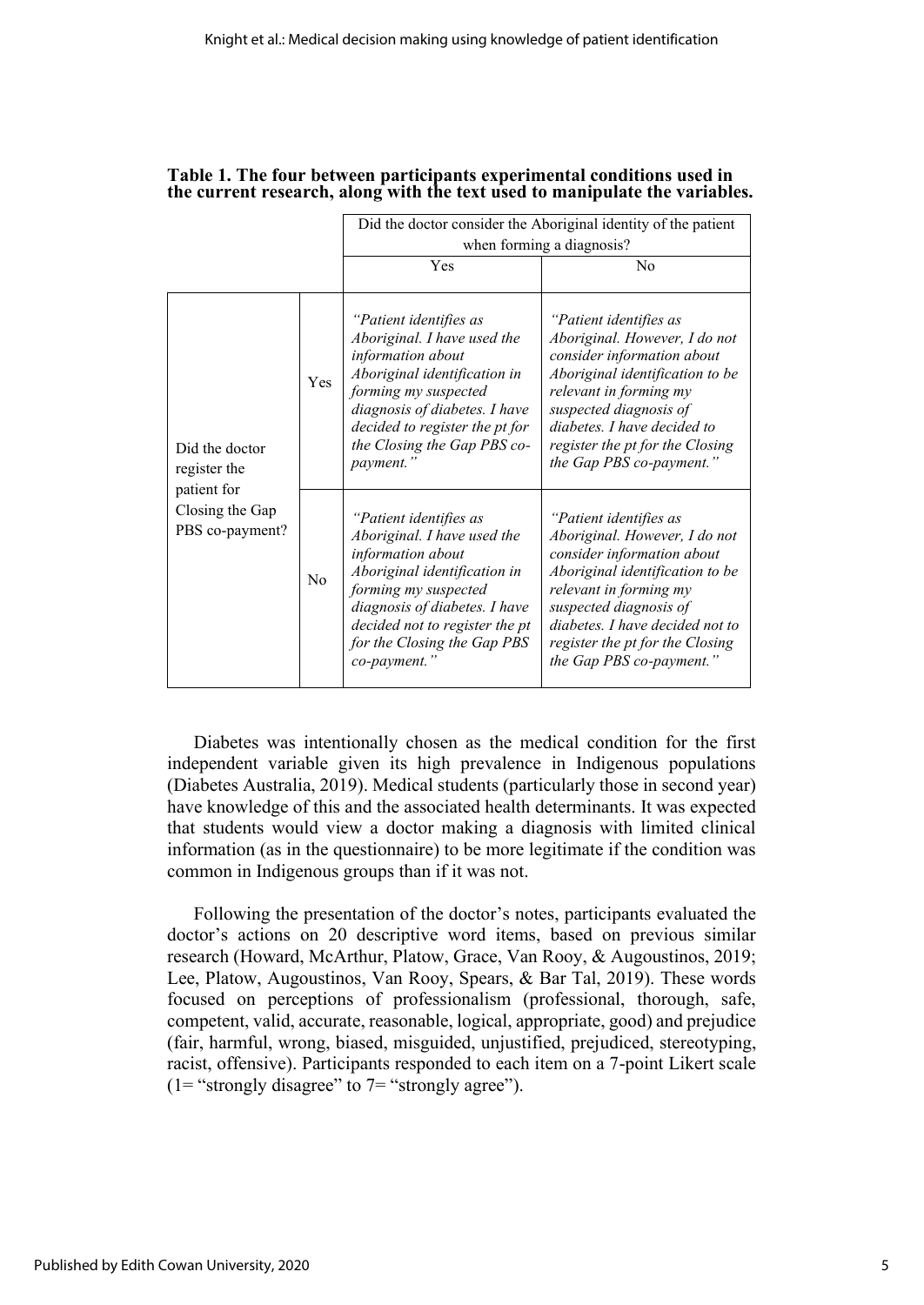To examine the effects of participants' prior beliefs, the following statement was presented: "Knowing whether someone is Aboriginal or Torres Strait Islander should be utilised when forming a medical diagnosis," with a "yes"/"no" response choice.<sup>1</sup>

Three manipulation checks were then presented to determine if the independent variables were salient to participants. The first question asked if the patient in the questionnaire identified as Aboriginal or Torres Strait Islander ("Aboriginal or Torres Strait Islander", "neither", "can't remember"). The second asked if the patient's Aboriginal or Torres Strait Islander status was considered when making a suspected diagnosis ("yes", "no", "can't remember"). The final question asked if the doctor gave the patient access to the Closing the Gap PBS co-payment ("yes", "no", "can't remember").

Final questions concerned demographic information (gender, age, year level of medical school, if they identified as Aboriginal or Torres Strait Islander, and if English was their first language), and space was provided for participants to write any comments about the study. After completing the questionnaires, participants were told the information provided was hypothetical (designed by the researchers) and were fully debriefed as to the purpose of the study. All participants' questions were answered, and all were offered a written debriefing sheet with additional information and contacts.

# **Results**

#### **Manipulation checks**

Analysis of the first manipulation check revealed 21 participants failed to remember if the doctor had considered the patient's Aboriginal status when making the medical diagnosis. Analysis of the second manipulation check showed that four additional participants failed to remember if the doctor had given the patient access to the Closing the Gap PBS co-payment. The final manipulation check identified five additional participants who did not remember that the patient identified as Aboriginal. Data from all 30 participants failing the manipulation checks were removed from subsequent analyses.

#### **Data screening**

The remaining data were screened for missing values. One participant answered less than 5% of the questionnaire so this participant's responses were also excluded. Hence, data from 147 participants remained for inclusion in analyses.

<sup>&</sup>lt;sup>1</sup> Other questions were also asked in this section and later in the questionnaire that are not directly relevant to the currently-reported research. We intend to report these data separately.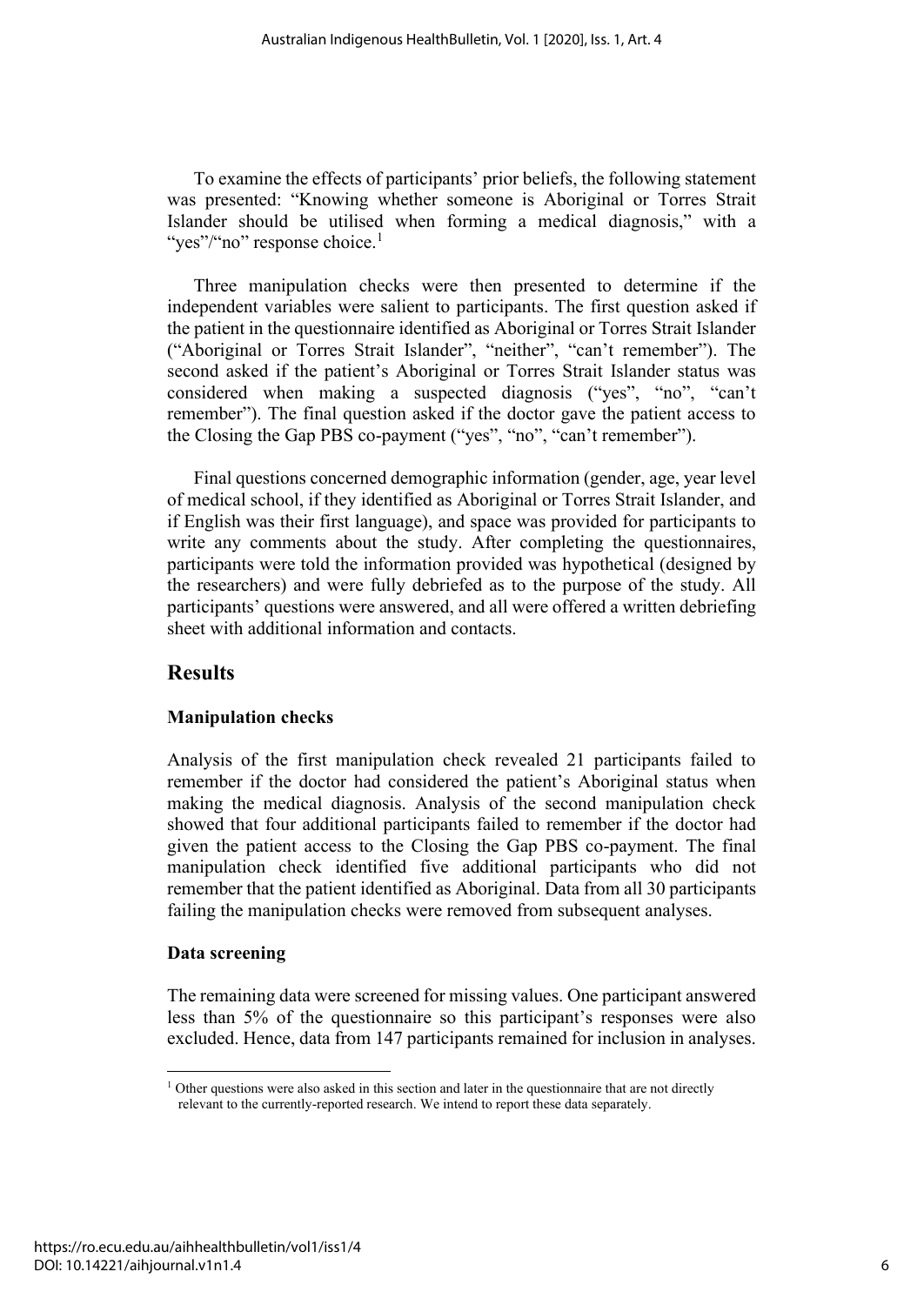#### **Scale reliability**

A reliability analysis was performed on participants' responses to the 20 descriptor items, revealing Cronbach's alpha of 0.967 (negative items were reverse scored). This is considered ideal for research purposes (e.g., Streiner, 2003). Consequently, all items were averaged and used as a composite dependent variable measuring how positively (i.e., good, professional) participants evaluated the doctor's actions.

#### **Analysis of ratings**

The new composite dependent variable (i.e., the mean evaluation of the doctor's actions) was analysed using a linear model that included all main and interaction effects of the doctor's diagnosis, the doctor's registration decision, and students' prior beliefs about whether or not asking about Aboriginal or Torres Strait Islander status was relevant to a medical diagnosis. Half the participants held the prior belief that status *should* be considered in diagnosis (n=74), whilst the other half thought it should *not* be considered (n=73). We also included the main effect of students' academic year.<sup>2</sup> Results of this analysis revealed a significant main effect for students' academic year,  $F(1,138)=5.28$ ,  $p<.05$ ,  $\eta_p^2=.04$ . Firstyear students, on average, evaluated the doctor's actions more favourably (*M*=4.59, SE=.12) than did second-year students (*M*=4.19, SE=.12).

More directly relevant to the focus of our study, the main effect for registration of PBS co-payment was also significant, *F*(1,138)=52.06, *p*<.001,  $\eta_p^2$ =0.27. As predicted, participants rated the interaction more negatively when the doctor did *not* register the patient for co-payment  $(M=3.78, SE=0.12)$ compared to when the doctor did (*M*=5.00, SE=0.12).

No *a priori* hypothesis was made regarding how students would perceive a doctor using (or not using) a patient's Aboriginal status when making a medical diagnosis. This exploratory element of the research revealed a marginally significant main effect for diagnosis,  $F(1,138)=3.88$ ,  $p=.05$ ,  $\eta_p^2=0.03$ . Students considered ignoring status to make a diagnosis as *more positive* (*M*=4.56, SE=0.13) than using status for a diagnosis (*M*=4.22, SE=0.11).

No main effect was found for prior beliefs [*F*(1,138)=0.03, *p*=.86], however, a significant interaction was found between diagnosis and prior beliefs,  $F(1,138)=6.40$ ,  $p<.05$ ,  $\eta_p^2=0.04$ . Participants rated the encounter more positively when the doctor made a decision that aligned with their prior beliefs. Specifically, when participants believed that doctors *should* consider status for diagnosis, they evaluated the doctor's actions more favourably when the doctor

<sup>&</sup>lt;sup>2</sup> Separate analysis indicated that academic year did not enter into any significant interactions.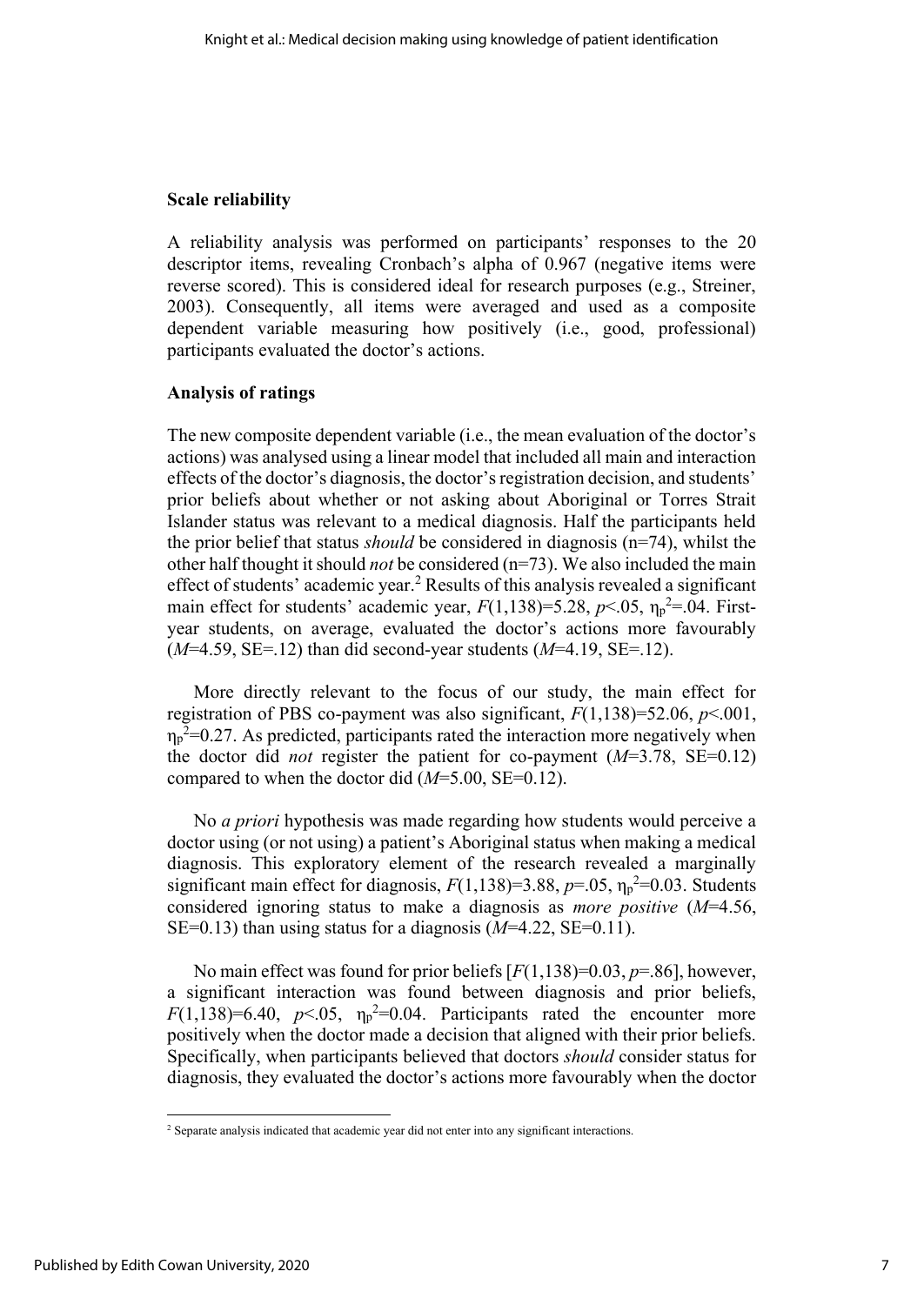considered status ( $M=4.45$ , SE=0.16) than when the doctor did not ( $M=4.36$ , SE=0.18). This difference, however, was not statistically significant  $(p>0.05)$ . In contrast, when participants held a prior belief that doctors *should not* consider status for diagnosis, they evaluated the doctor's actions more favourably when the doctor did not consider status for diagnosis (*M*=4.75, SE=0.18) compared to when the doctor did (*M*=4.00, SE=0.17). This difference *was* statistically significant  $(p<.05)$ .

No other significant effects were found.

### **Discussion**

The present study investigated medical students' judgements of a hypothetical doctor's use or non-use of a patient's Aboriginal and/or Torres Strait Islander status in making medical decisions. Best practice guidelines direct medical practitioners to ask their patients if they identify as Aboriginal or Torres Strait Islander. Moreover, once patients have identified as Aboriginal and/or Torres Strait Islander, medical practitioners should register these patients for the Closing the Gap PBS co-payment (where appropriate) (AIHW, 2017a; RACGP, 2019). As such, it was currently hypothesised that students would understand the importance of this medical decision and hold relatively negative attitudes toward a doctor not providing patient access to the co-payment. Encouragingly, results supported this hypothesis, suggesting that the medical students currently sampled understand at least the principles of the guidelines – if not the guidelines themselves – and are likely to engage in this Closing the Gap health initiative in the future.

Other medical decisions, such as whether to incorporate a patient's Indigenous status into diagnostic decisions are yet to be grounded in policy (Department of Health, 2018b). Hence, we did not hypothesise what students would think about a doctor using (or not using) knowledge of a patient's status when making a diagnosis. The current results indicated that students evaluated a doctor's actions relatively poorly when the doctor *did* consider the patient's Aboriginal status when making a diagnosis. Although the design of the current study does not allow us to determine what the basis of students' judgements were, we can consider at least two non-mutually-exclusive possibilities. First, students may believe that considering status to inform a diagnosis is a form of negative stereotyping (Bond, 2005) and, as such, may see it as leading to prejudiced and discriminatory actions (including clinical decisions). Second, students may simply believe that other information (e.g., the patient's medical history) is more critical to making a diagnosis (Bonham et al., 2009).

Interestingly, our data do speak, in part, to students' perceptions of prejudice as well as professionalism. Recall that our primary measure was an inventory of judgements that effectively ranged from perceptions of professionalism to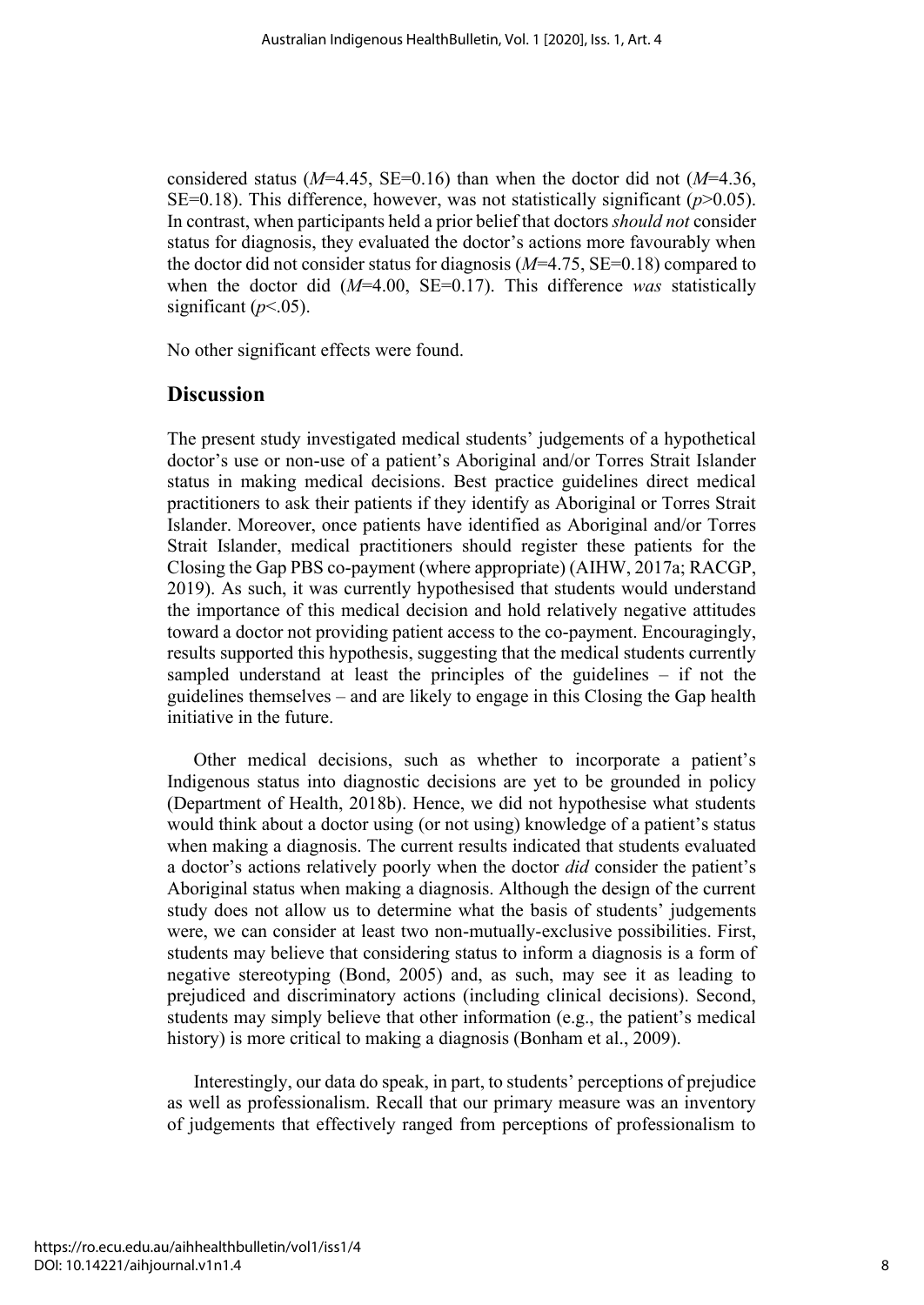perceptions of prejudice (e.g., specifically including items such as prejudice, stereotyping, and racist). Given that the mid-point of our response scale was four (on a seven-point scale), only once did we see students' average ratings fall *below* this mid-point. This was when doctor failed to register the patient for copayment. It was specifically in this instance that our current medical student participants began perceiving the doctor's actions as (at least somewhat) prejudiced. In no other instance did our participants, *on average*, perceive prejudice, including when the doctor used knowledge that the patient identified as Aboriginal in the ultimate diagnosis. Interestingly, this pattern is not unlike previous research with Australian medical students using a similar inventory in which failure even to ask about Indigenous identification was *not* perceived as being prejudice (Howard et al., 2019).

As the current results suggest, however, what students *think should happen* is associated with their evaluation of the doctor's behaviour. Recognition of this expectation-based process is important because students who hold attitudes that contradict evidence-based guidelines may be less likely to follow these guidelines, negatively influencing the future health of Indigenous patients. Clearly, in light of best-practice guidelines directing medical practitioners to ask patients if they identify as Indigenous across a range of medical settings (AIHW, 2017b; ACT Government, 2019), further research is needed to investigate these, and potentially other, views that medical students may hold. Moreover, clear guidelines need to be set (and clearly articulated to medical students) about appropriate actions to take when knowledge of Indigenous identification is gained. Policy-makers may benefit from collaborating with educational institutions when developing diagnostic guidelines. Again, this is consistent with recommendations (Ewen, 2011; Ewen, Barrett, Paul, Askew, Webb, & Wilkin, 2015) that medical schools incorporate clinical decision-making into Indigenous health curricula, with the further potential to affect students' attitudes and improve the uptake of guidelines.

Interestingly, the current second year students sampled for this research, overall, evaluated the doctor more poorly than did first-year students. It is possible the former were more discerning than the latter, as they have received more Indigenous health education. At the ANU, the Indigenous health learning outcomes are based on the CDAMS Indigenous Health Curriculum Framework (Phillips, 2004). The second-year students who currently participated would have had more education about Indigenous history as well as broader population health indicators associated with Indigenous health. At the same time, however, of the eight separate areas of learning in the Curriculum Framework, the most relevant for the current analysis is "clinical presentations of disease". At the ANU, this learning outcome is addressed most directly in students' fourth year, meaning that the current students had not yet engaged with a formal part of their medical education directly associated with the hypothetical doctor's decisionmaking. This in itself can inform us: (1) why the students' expectations about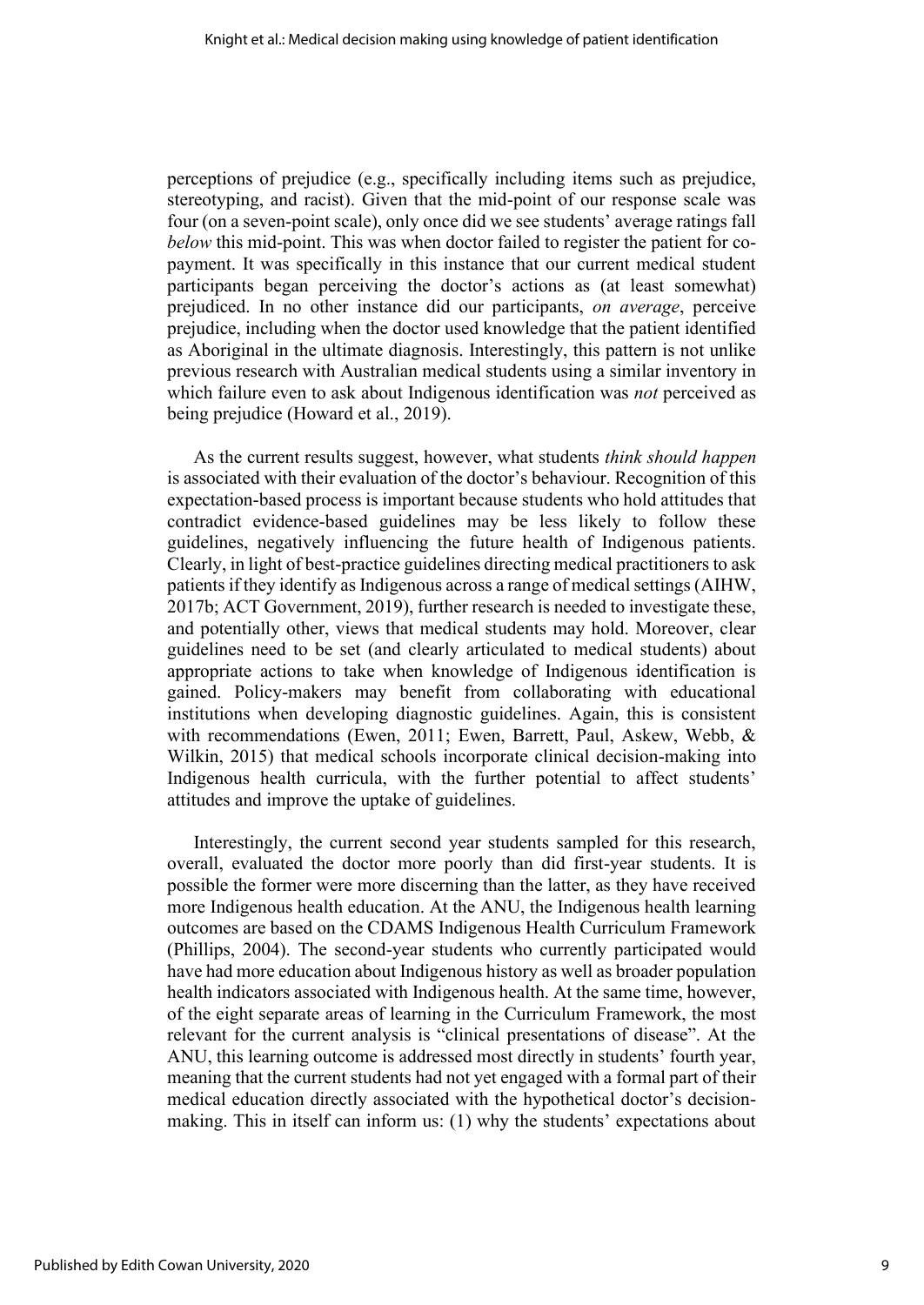appropriate behaviour were evenly distributed across the sample, and (2) why their judgements of the doctor's actions were so strongly related to these expectations. Thus, our results could help direct fourth-year educators in developing appropriate student-centred approaches to learning, whereby educators begin their educational practice by recognizing students' varied *a priori* attitudes and beliefs.

A concern about the current study pertains to the unfortunate number of participants lost through manipulation-check failures. Participants who failed checks were almost exclusively from conditions in which the doctor did not consider status important for a diagnosis, and from conditions in which the doctor gave the patient access to the PBS co-payment. Note that these were the two conditions in which the doctor was evaluated as better performing. Negativity bias suggests that we evaluate negative information more heavily than positive information (Kanouse, 1984), and this may have been the reason participants were lost. The doctor performing in a way the participants evaluated to be negative may simply have been more salient. Alternatively, participants may have been lost from the 'diagnosis' condition due to poor wording of the manipulation question. In response to the diagnosis check, one student responded, "this question is a little vague" and another commented, "it was *considered* but not *used*". Clearly, these are issues to be addressed in future work.

Nonetheless, the current study offers a useful framework for investigating a range of attitudes on similar topics. For example, the basic method could be used to determine whether students understand that offering the MBS 715 for Aboriginal and Torres Strait Islander patients is necessary, or if they understand appropriate screening protocols for Indigenous patients. This study method could also be used to measure the attitudes of doctors themselves. Although sampling medical students is informative, it is valuable to understand decisions – and reasons for the decisions – by those currently in the healthcare industry. With continual development of policy and guidelines, research targeting doctors and other front-line health professionals may inform how well these policies and guidelines are likely to be applied.

Clearly, there is much work yet to be done to ensure that Aboriginal and Torres Strait Islander people receive the best possible healthcare, delivered in culturally sensitive (and safe) ways. Doctors and medical students need to understand how to appropriately use information relating to a person's Indigenous identification, to feel comfortable in doing so, and to understand why asking the question may be beneficial to someone's health. It also emphasizes the need for appropriate cultural training for medical students (Harris et al, 2018; Jones et al., 2019), particularly focusing on cultural safety (Curtis et al., 2019; Fleming & Grace, 2016) and associated values (Platow, Van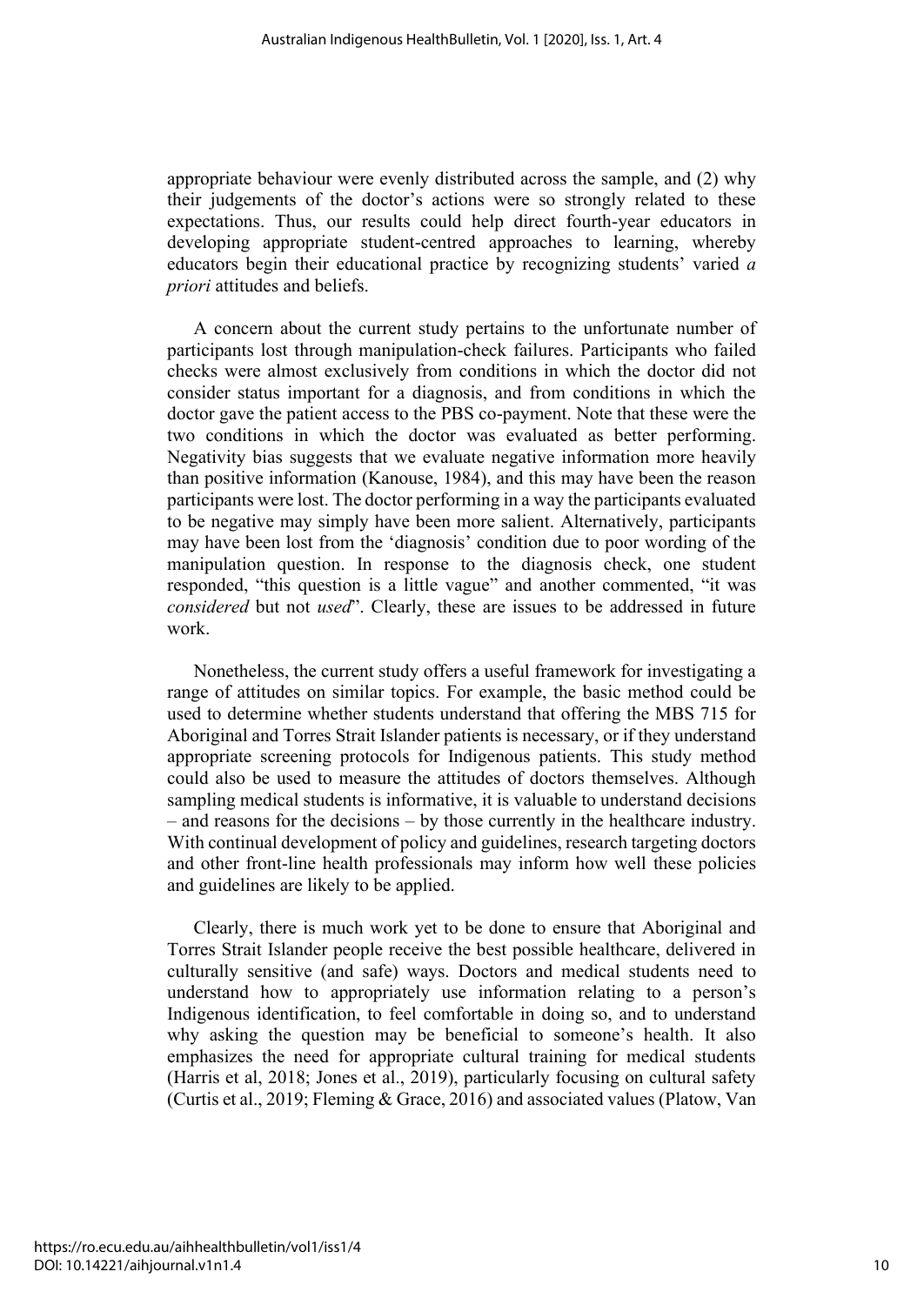Rooy, Augoustinos, Spears, Bar Tal, & Grace, 2019). We hope the results from the current study can go some way to assisting this much-needed goal.

## **References**

- Armitage, C. J., & Christian, J. (2003). From attitudes to behaviour: Basic and applied research on the theory of planned behaviour. *Current Psychology*, *22*(3), 187-195.
- Australian Capital Territory Government: Health (2019). *Resources, Forms and Policies*. Retrieved 23 July 2019 from https://www.health.act.gov.au/services-and-programs/aboriginal-andtorres-strait-islander-health/resources-forms-and-policies
- Australian Indigenous Doctors' Association (2013). *Racism in Australia's health system*. Canberra, AIDA.
- Australian Institute of Health and Welfare (2017a). *The health & welfare of Australia's Aboriginal & Torres Strait Islander people Overview*. Retrieved 21 July 2019 from https://www.aihw.gov.au/reportsdata/health-welfare-overview/indigenous-health-welfare/overview
- Australian Institute of Health and Welfare (2017b). *National Best Practice Guidelines for Collecting Indigenous Status in Health Data Sets*. Canberra: Australian Institute of Health and Welfare.
- Ben, J., Cormack, D., Harris, R., Paradies, Y. (2017). Racism and health service utilization: A systematic review and meta-analysis. *PLOS ONE*, *12*(12). e0189900.https://doi.org/10.1371/journal.pone.0189900
- Bond, C. J. (2005). A culture of ill health: Public health or Aboriginality? *The Medical Journal of Australia, 183*(1):39-41.
- Bonham, V. L., Sellers, S. L., Gallagher, T. H., Frank, D., Odunlami, A. O., Price, E. G., & Cooper, L. A. (2009). Physicians' attitudes towards race, genetics and clinical medicine. *Genetics in Medicine*, *11*(4), 279- 286.
- Commonwealth of Australia (2020). *Closing the Gap Report 2020*. Canberra, Australia: Department of the Prime Minister and Cabinet: Canberra. Retrieved 20 October, 2020 from [https://ctgreport.niaa.gov.au/sites/default/files/pdf/closing-the-gap](https://ctgreport.niaa.gov.au/sites/default/files/pdf/closing-the-gap-report-2020.pdf)[report-2020.pdf.](https://ctgreport.niaa.gov.au/sites/default/files/pdf/closing-the-gap-report-2020.pdf)
- Cormack, D, Harris, R., Stanley, J. Lacey, C. Jones, R., & Curtis, E. (2018). Ethnic bias amongst medical students in Aotearoa/New Zealand: Findings from the *Bias and Decision Making in Medicine* (BDDM) study. *PLoS ONE*, *13*(8): e0201168. https://doi.org/10.1371/journal.pone.0201168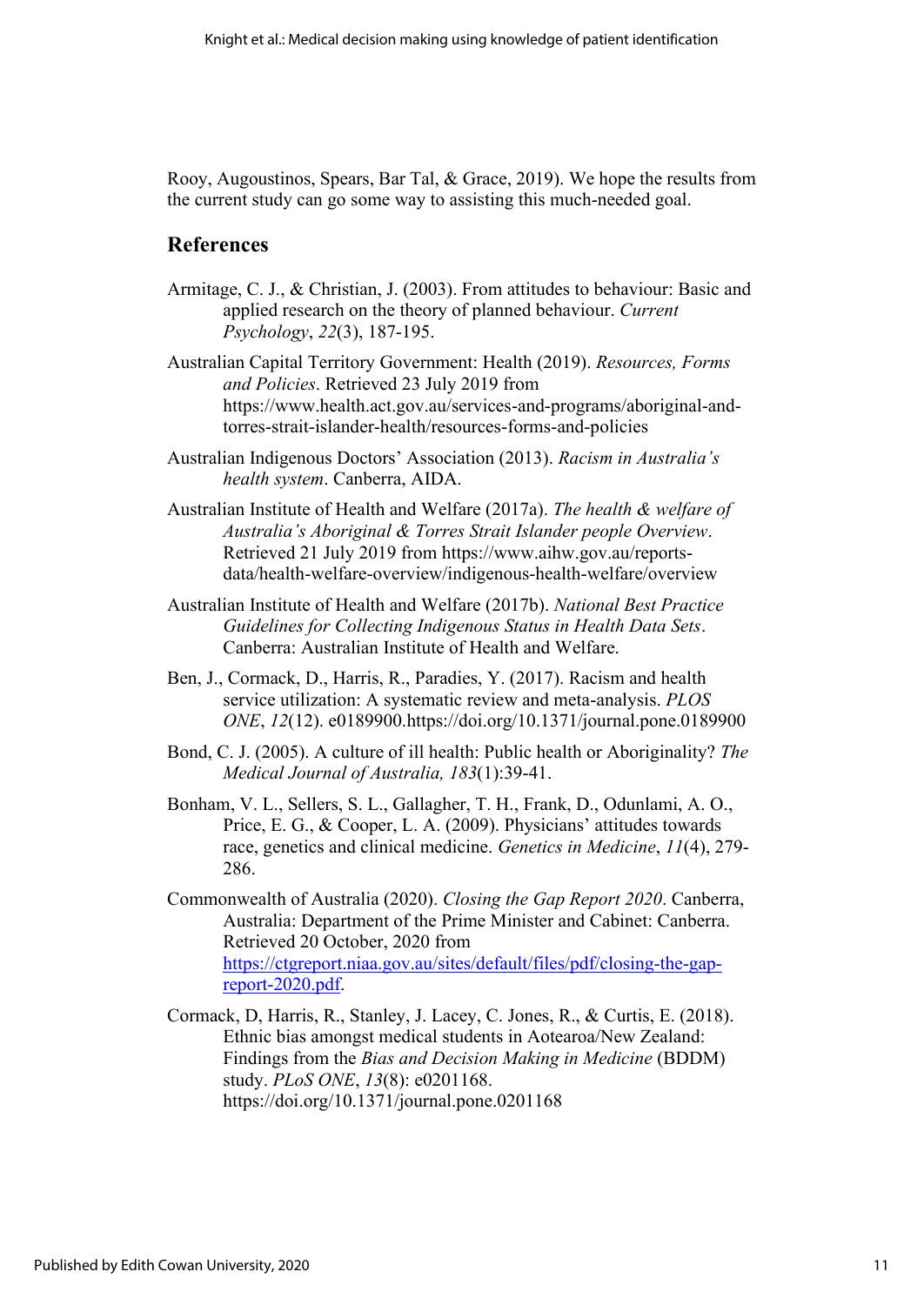- Curtis, E., Jones, R., Tipene-Leach, D., Walker, C., Loring, B., Paine, S-J., & Reid, P. (2019). Why cultural safety rather than cultural competency is required to achieve health equity: A literature review and recommended definition. *International Journal for Equity in Health*, *18*, 174. https://doi.org.10.1186/s12939-019-1082-3
- Department of Health (2018a). *National Aboriginal and Torres Strait Islander Health Plan 2013-2023*. Retrieved 22 July from https://www1.health.gov.au/internet/main/publishing.nsf/Content/natsi h-plan
- Department of Health (2018b). *Implementation Plan for the National Aboriginal and Torres Strait Islander Health Plan 2013-2023*. Retrieved 22 July 2019 from https://www1.health.gov.au/internet/main/publishing.nsf/Content/indig enous-implementation-plan
- Diabetes Australia. (2019). *Type 2 diabetes*. Retrieved 22 July 2019 from <https://www.diabetesaustralia.com.au/type-2-diabetes>
- Ewen, S. C. (2011). Unequal treatment: The possibilities and need for Indigenous parrhesiastes in Australian medical education. *Journal of Immigrant Minority Health*, *13*, 609-615.
- Ewen, S. C., Barrett, J., Paul, D., Askew, D., Webb, G., & Wilkin, A. (2015). When a patient's ethnicity is declared, medical students' decisionmaking processes are affected. *Internal Medicine Journal*, *45*, 805- 812. doi:10.1111/imj.12800
- Ewen, S. C., & Hollinsworth, D. (2016). "Unwell while Aboriginal": Iatrogenesis in Australian medical education and clinical case management. *Advances in Medical Education and Practice*, *7*, 311- 315.
- Ferdinand, A., Paradies, Y. & Kelaher, M. (2013). *Mental health impact of racial discrimination in Victorian Aboriginal communities: The localities embracing and accepting diversity (LEAD) experiences of racism survey*. Melbourne, VIC: The Lowitja Institute.
- Fleming, M. J., & Grace, D. M. (2016). *Best practice in supporting Indigenous students with disability in higher education*. Prepared for the National Centre for Student Equity in Higher Education (NCSEHE).
- Grace, D. M., & Platow, M. J. (2017). Indigenous education in Australia: A battle of identities. In K. I. Mavor, M. J. Platow, & B. Bizumic (Eds.), *Self and social identity in educational contexts* (pp. 126-140). Abingdon, UK: Routledge.
- Harris, R., Cormack, D., Stanley, J., Curtis, E., Jones, R., & Lacey, C. (2018). Ethnic bias and clinical decision-making among New Zealand medical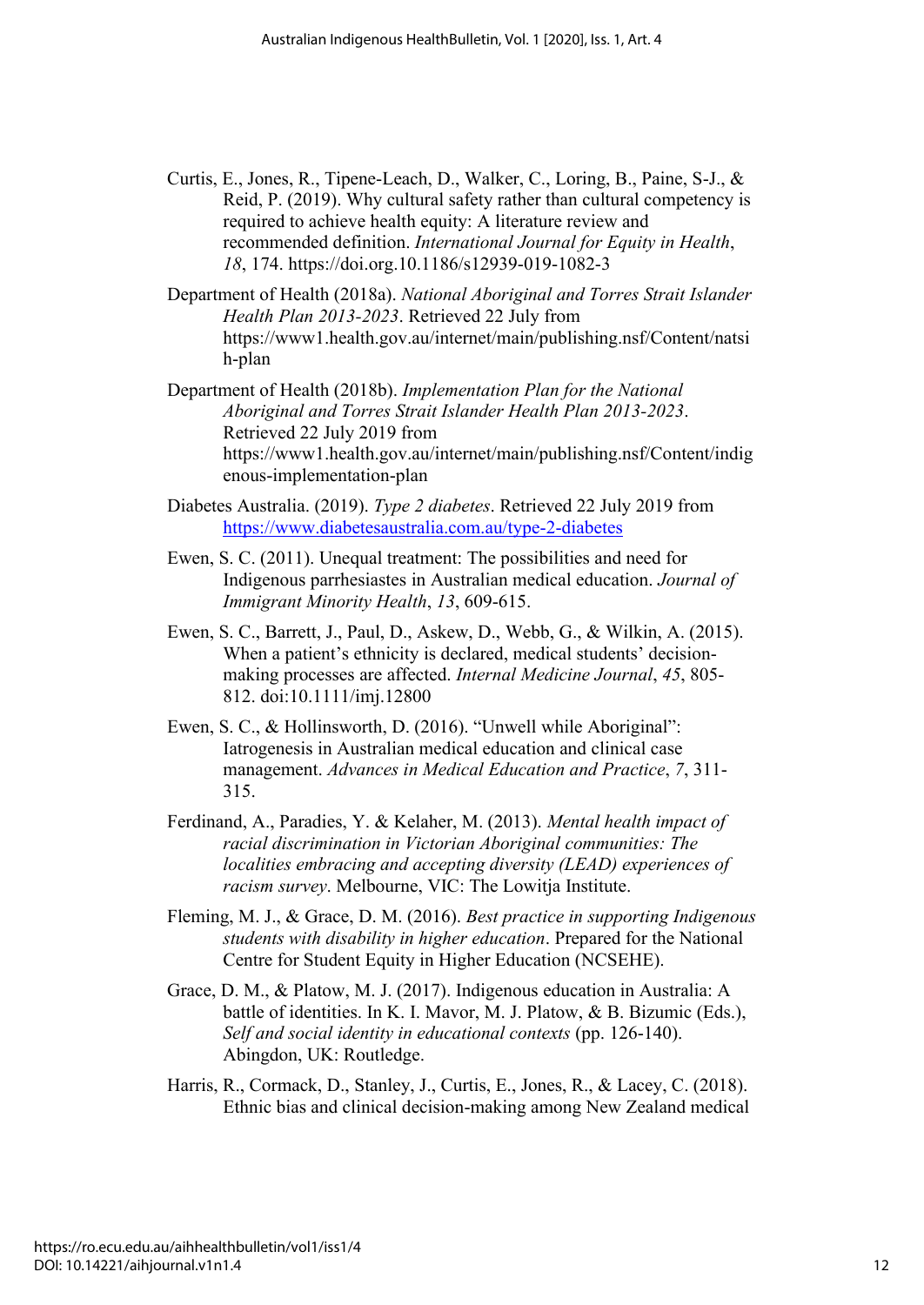students: An observational study. *BMC Medical Education*, *18*, 18. DOI 10.1186/s12909-018-1120-7

- Howard, G. A., McArthur, H. M., Platow, M. J., Grace, D. M., Van Rooy, D., & Augoustinos, M. (2019). Australian first- and second-year medical students' perceptions of professionalism when (not) asking patients about Indigenous or Torres Strait Islander identification: A scenariobased experimental study. *Australian Indigenous Health Bulletin*, 19(1).
- Jones, R., Crowshoe, L., Reid, P., Calam, B., Curtis, E., Green, Mm., Huria, T., Jacklin, K., Kamaka, M., Lacey, C., Milroy, J., Paul, D., Pitama, S., Walker, L., Webb, G., & Ewen, S. (2011). Educating for Indigenous health equity: An international consensus statement. *Academic Medicine*, *94*, 512-519.
- Kanouse, D. E. (1984). Explaining negativity biases in evaluation and choice behavior: Theory and research. *Advances in Consumer Research*, *11*, 703-708.
- Lee, G. C., Platow, M. J., Augoustinos, M., Van Rooy, D., Spears, R., & Bar Tal, D. (2019). When are anti-fat attitudes understood as prejudice vs. truth? An experimental study of social influence effects. *Obesity Science & Practice*, *5*, 28-35. https://doi.org/10.1002/osp4.315
- Marmot, M. (2011). Social determinants and the health of Indigenous Australians. *The Medical Journal of Australia*, *194*(10), 512-513.
- National Aboriginal Community Controlled Health Organisation and Royal Australian College of General Practitioners (2018). *National guide to a preventive health assessment for Aboriginal and Torres Strait Islander people* (3rd ed.). East Melbourne, Vic: RACGP.
- Peate, V. G., Platow, M. J., & Eggins, R. A. (2008). Collective voice and support for social protest among Indigenous and non-Indigenous Australians: Considering the role of procedural justice in an intergroup conflict of interest. *Australian Journal of Psychology*, *60*, 175-185.
- Platow, M. J., Van Rooy, D., Augoustinos, M., Spears, R., Bar Tal, D., & Grace, D. M. (2019). Prejudice is about collective values, not a biased psychological system. *New Zealand Journal of Psychology*, *47*, 15-22.
- Royal Australian College of General Practitioners (2018). *Guidelines for preventive activities in general practice* (9<sup>th</sup> ed.). East Melbourne, Vic: RACGP.
- Royal Australian College of General Practitioners. (2019). *Five steps towards excellent Aboriginal and Torres Strait Islander healthcare*. Retrieved 22 July 2019 from https://www.racgp.org.au/the-